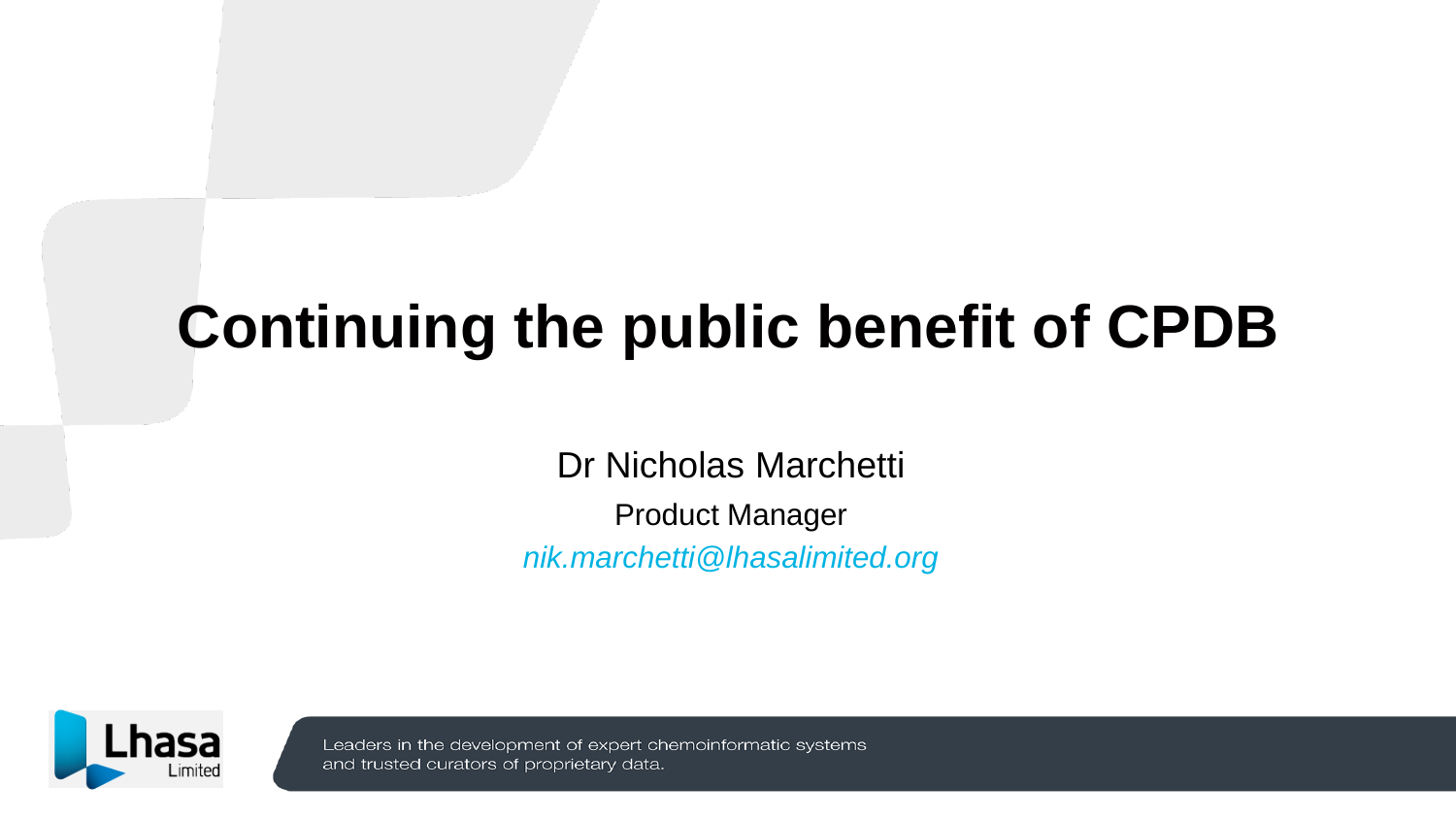### **Who are Lhasa Limited?**

- **L** Established in 1983
- **Not-for-profit organisation**
- **L** Educational Charity
- **L** Controlled by our members
- **K** Knowledge base, Statistical and Database systems

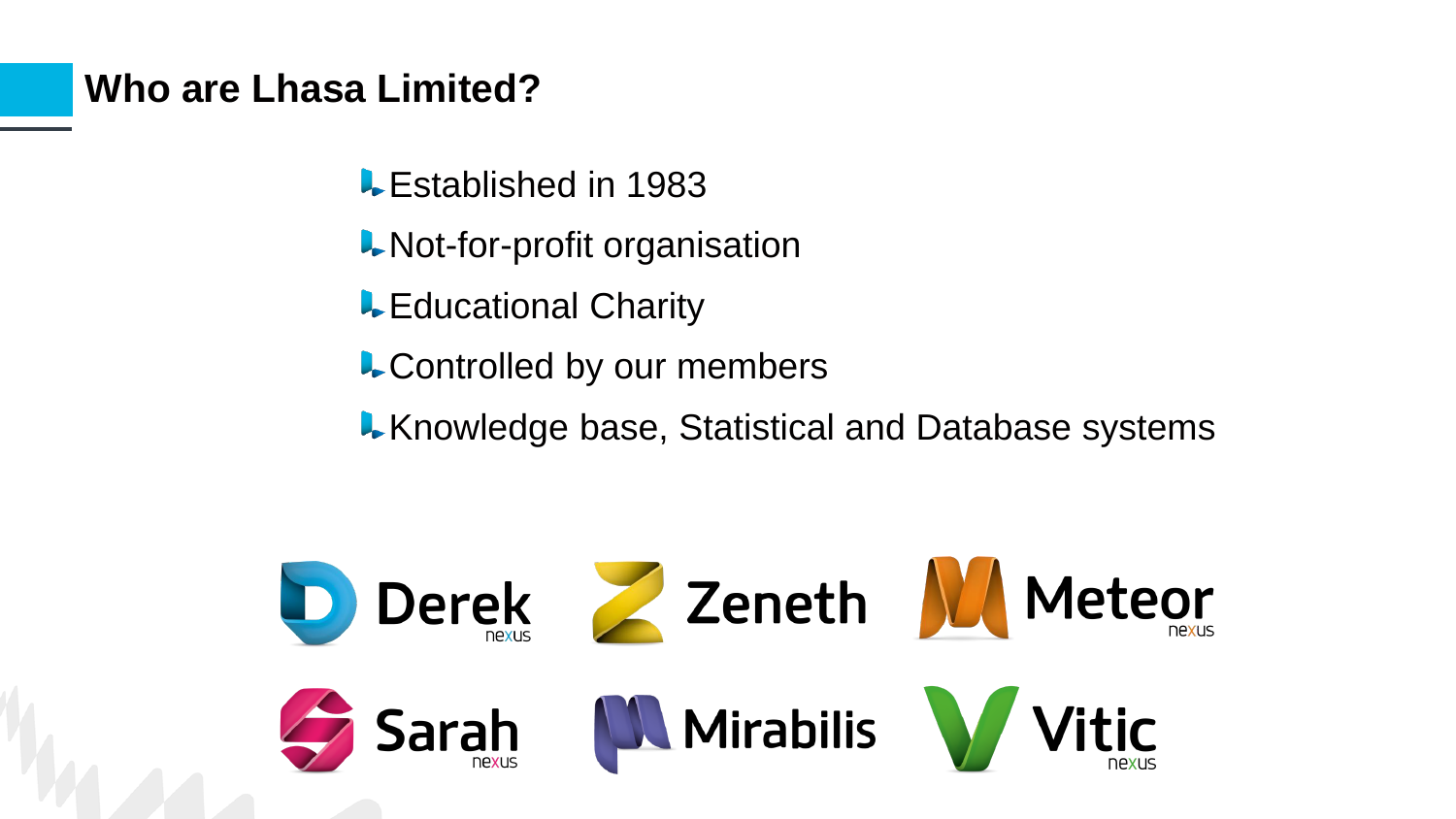## **What is CPDB**

- **C**arcinogenic **P**otency **D**ata**B**ase
- Database for carcinogenic effect and calculated  $TD_{50}$  (tumour dosage) values of over 1500 compounds



| Carcinogenic<br><b>Compound Dosage</b><br>(ug/g) | <b>Tumoured Animals</b><br>(N) | <b>Total Animals (N)</b> | <b>Tumoured</b><br>Animals/Total Animals |
|--------------------------------------------------|--------------------------------|--------------------------|------------------------------------------|
| 0.0                                              | 1                              | 13                       | 0.08                                     |
| 2.6                                              | 1                              | 13                       | 0.08                                     |
| 5.9                                              | $\overline{2}$                 | 12                       | 0.16                                     |
| 11.2                                             | $\overline{4}$                 | 13                       | 0.30                                     |
| 23.7                                             | 8                              | 12                       | 0.66                                     |
| 51.2                                             | 10                             | 12                       | 0.83                                     |
| 112.4                                            | 12                             | 12                       | 1.00                                     |

**The Carcinogenic** 

**Potency Project**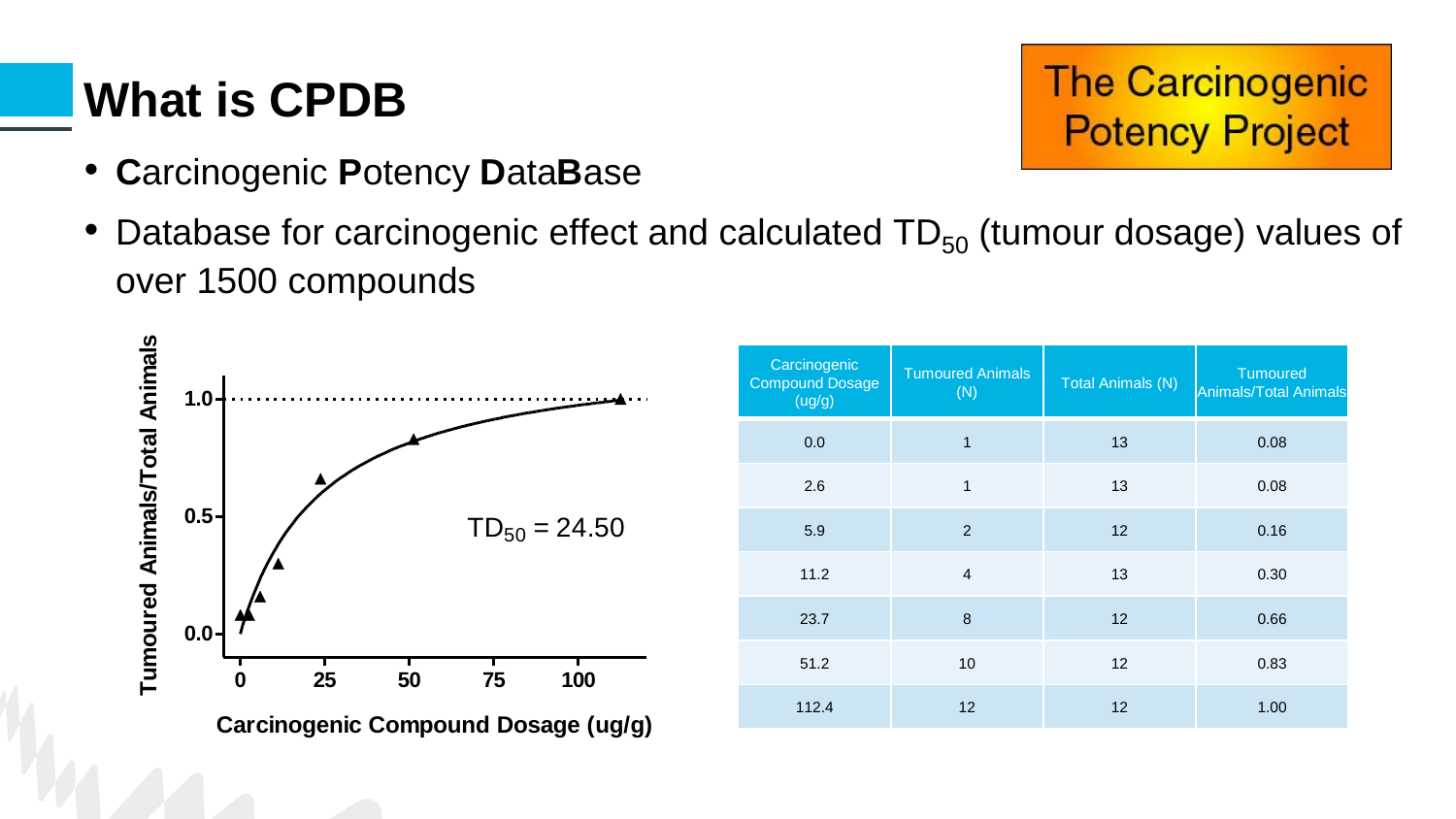## **What is CPDB**

**The Carcinogenic Potency Project** 

- **C**arcinogenic **P**otency **D**ata**B**ase
- Database for carcinogenic effect and calculated  $TD_{50}$  (tumour dosage) values of over 1500 compounds
	- Created to aggregate the results of different publications and groups under the same umbrella
	- Provides a direct comparison between the studies and a subjective quality score
	- Calculated individual studies  $TD_{50}$ , as well as general compound one
- Manually curated for over 30 years by Lois Gold (UC Berkeley)
- Seen as a great resource by the community
- No longer supported last update in 2007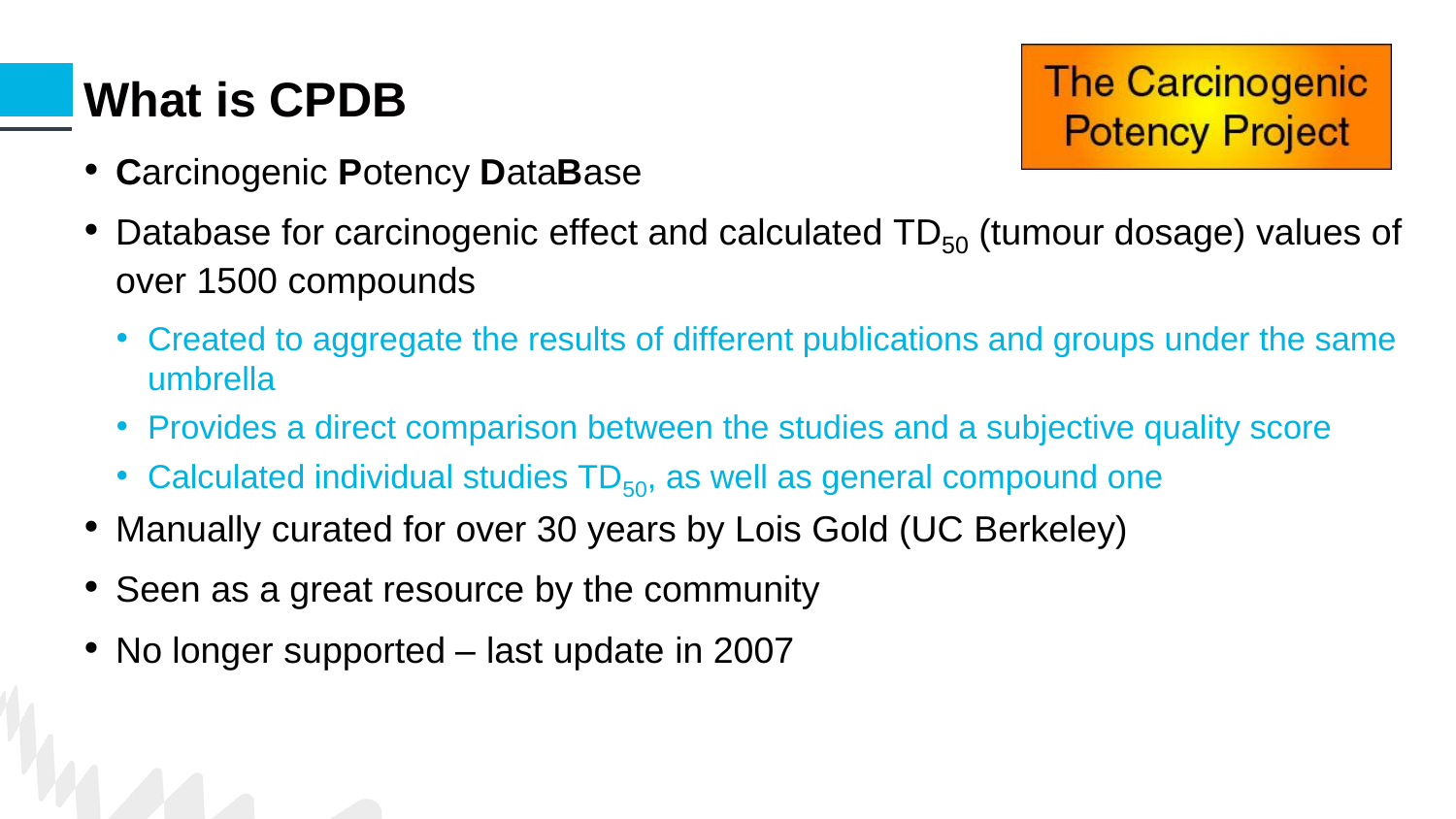### **Where CPDB excels**

- CPDB offered an easy, comparable and unbiased way to compare different studies on the same compound
	- **Easy:** searching for the CAS number or the compound name showed all carcinogenicity studies linked to it
	- **Comparable:** the database contained an array of information that made it easy to compare the different studies, such as animal model, lineage, mode of injection, injection area, type of tumour and more
	- **Unbiased:** because they were not content-producers, the commitment was to provide as much information as possible and not value one study over the other without evidence that supported that
- Development of a good method that allows  $TD_{50}$  calculation (with some caveats), accounts for spontaneous tumour generation and takes into consideration the length of the study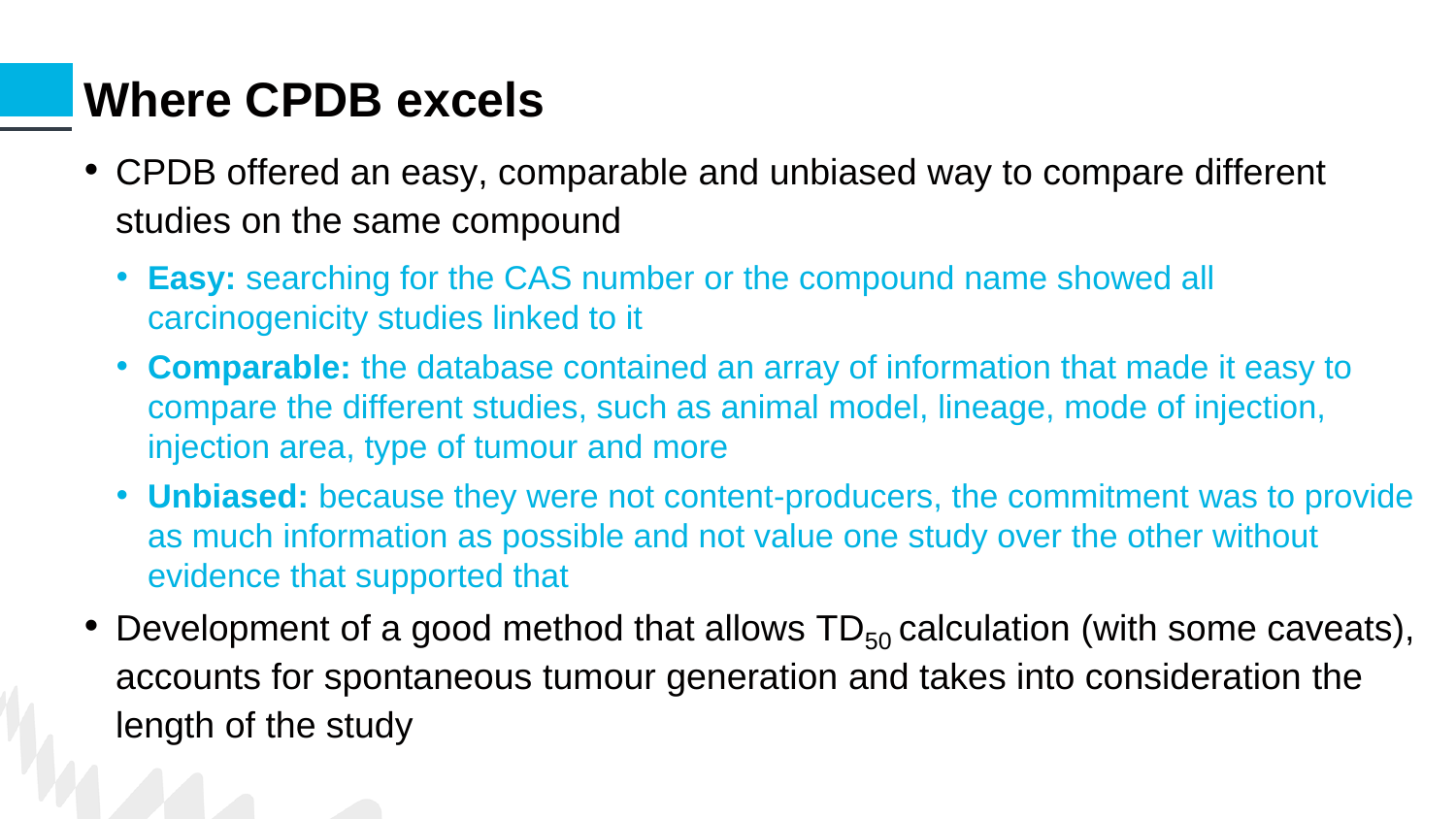### **Where CPDB falls short**

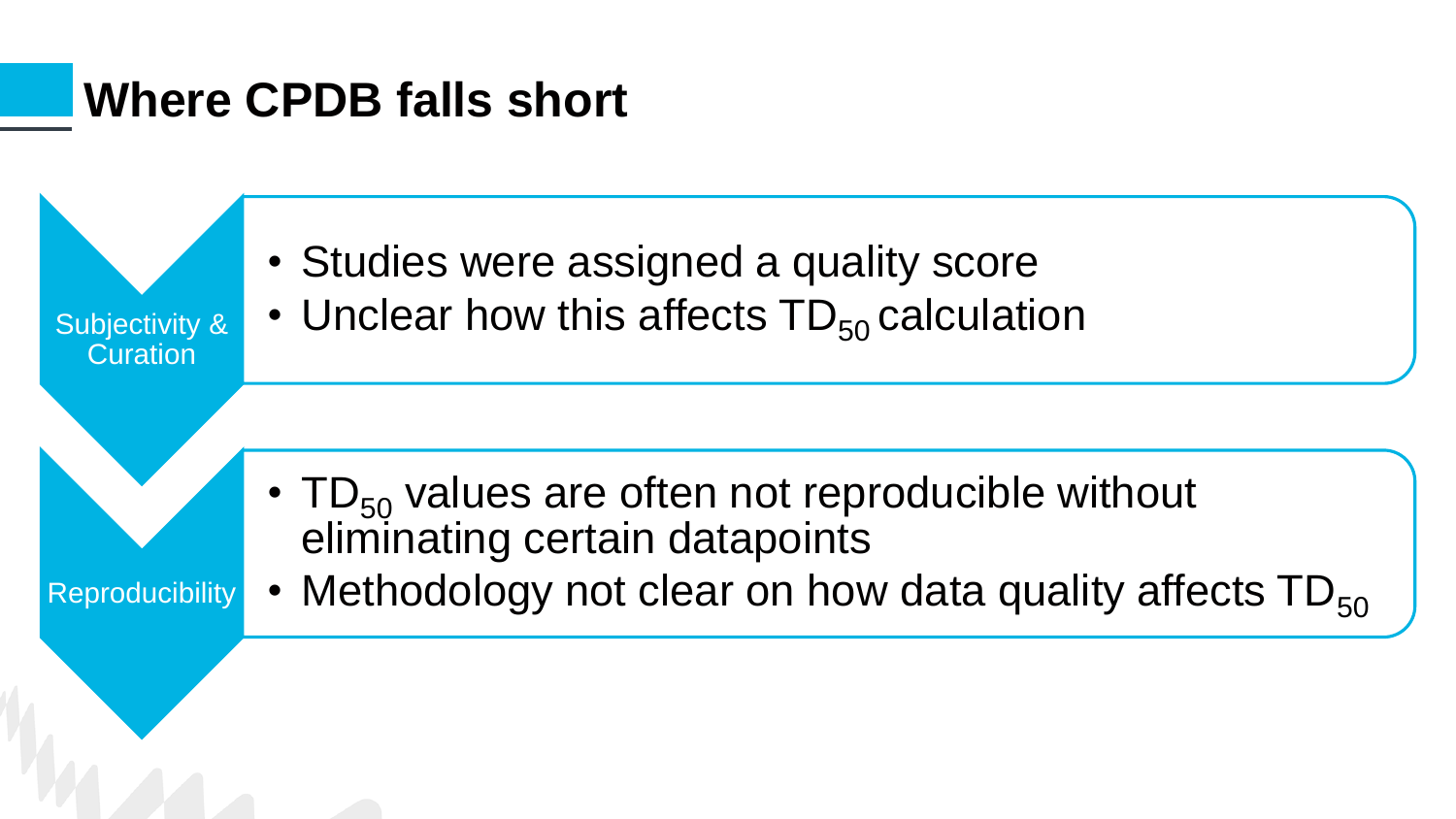## **Introducing: Lhasa CarcDB**

- We want to expand upon CPDB
	- By maintaining CPDB great features
		- Public database
		- Up-to-date
		- Individual study annotation (animal model, lineage, tumour type...)
		- Calculated  $TD_{50}$
	- By improving on what is available
		- New transparent  $TD_{50}$  calculation method, heavily based on Gold's one, but objective and data-driven (paper coming out soon!)
	- By adding new features
		- Structure-based search, on the top of the standard search by CAS number or common name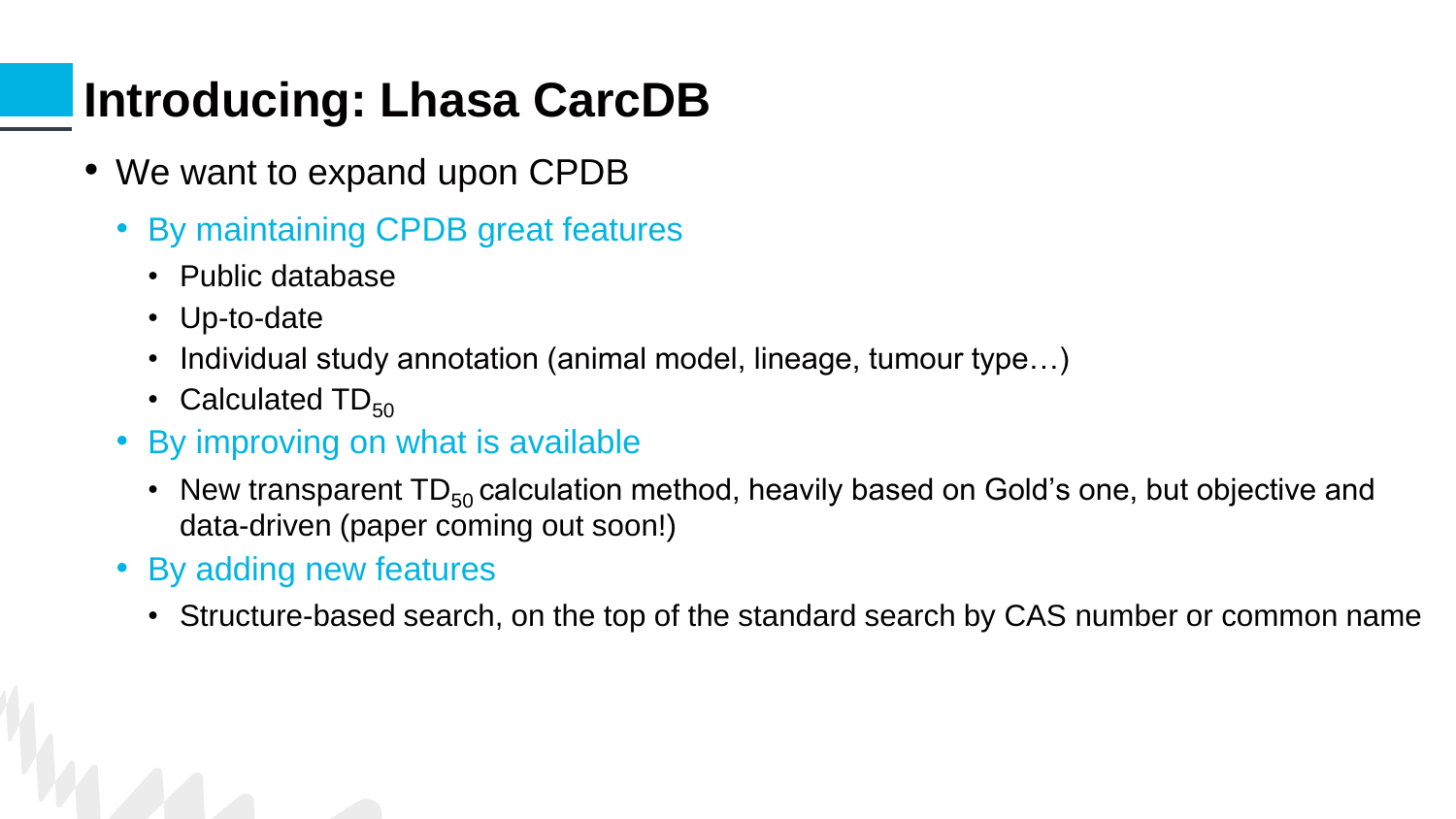## **Why use Lhasa CarcDB?**

- Lhasa is a non-profit organization acting as an unbiased curator
- CarcDB is open and free for all
- We are committing to keep CarcDB updated and supported
	- Imported CPDB and expanding with new studies
	- Currently over 1500 compounds and 6000 studies
- No subjective data analysis
- Reproducible  $TD_{50}$  values
- Structure searchable
- Transparent and accessible  $TD_{50}$  methodology
	- Gold's  $TD_{50}$  are shown next to Lhasa's one so the user has as much information as possible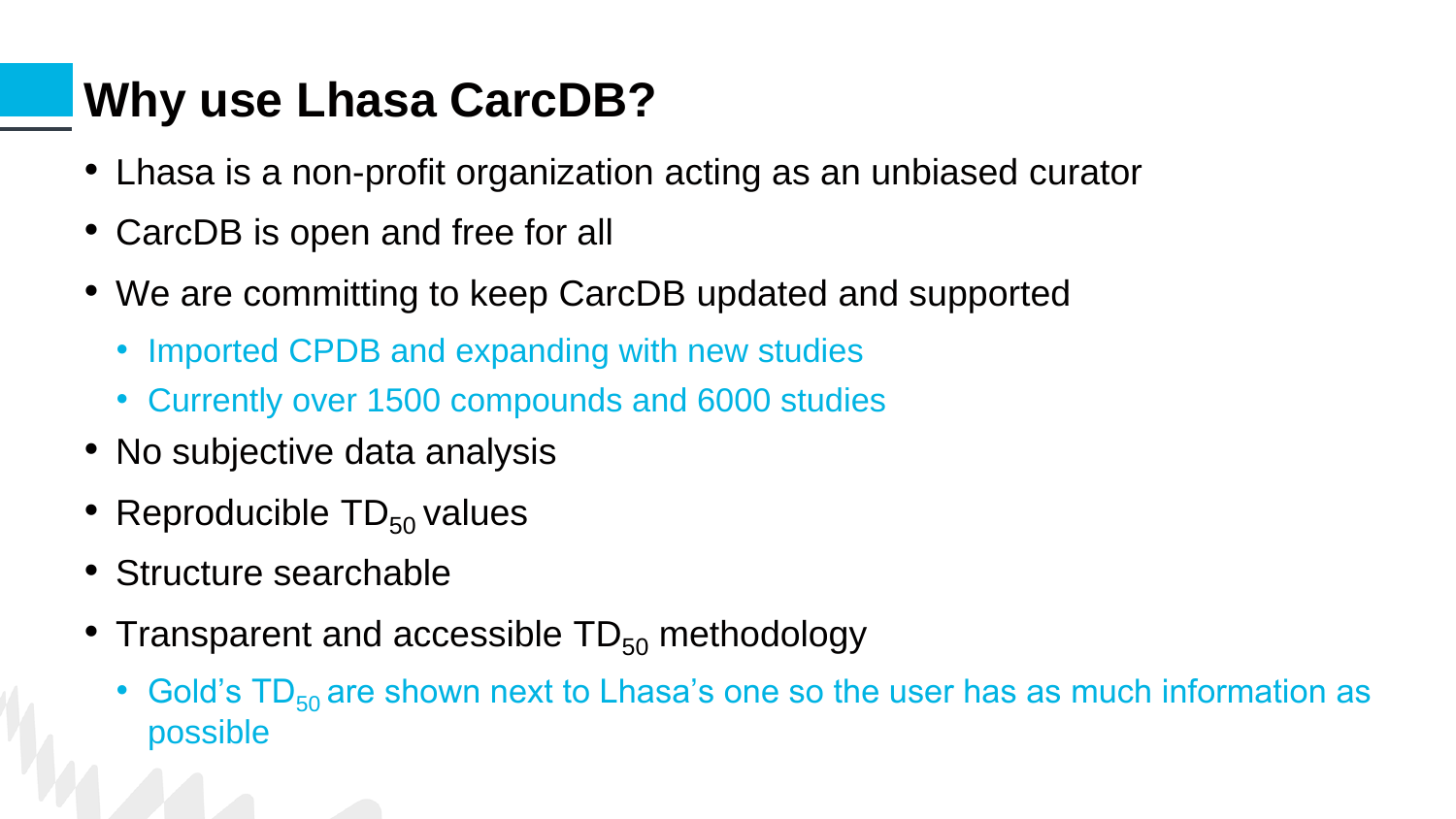# **How is Lhasa CarcDB TD<sub>50</sub> calculated?**

- Based on Gold's method<sup>1</sup>
- Controls for natural tumour occurrence and study length
- Use L-BFGS-B optimization algorithm to identify global *minima* parameters, on 3 or more datapoints
- Subjective data analysis no longer necessary
- Compound  $TD_{50}$  is calculated by using a harmonic average on individual studies'  $TD_{50}$ 
	- Harmonic average: ideal in samples with large diversity, while being a conservative average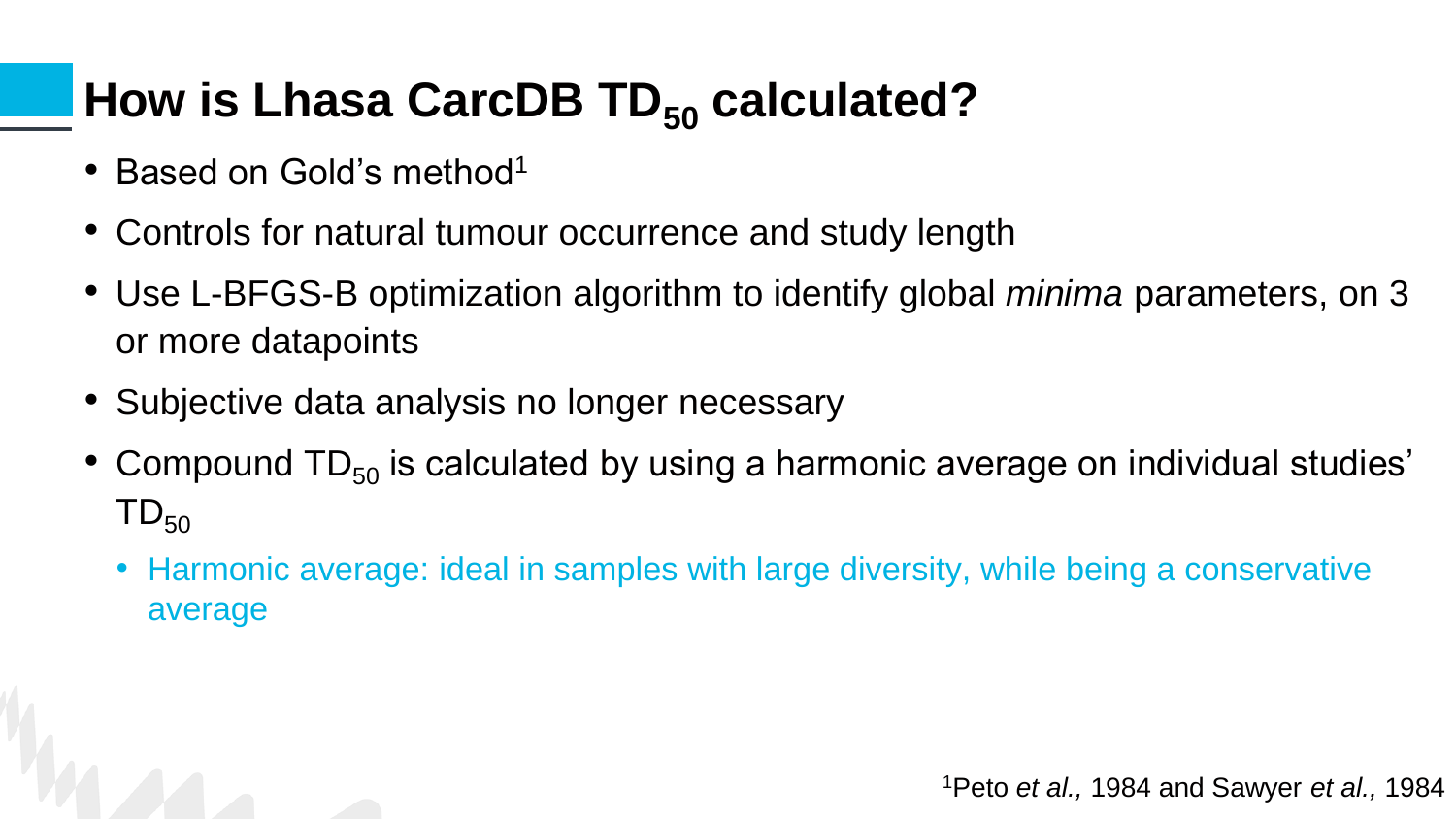### **CARCINOGENICITY DATABASE**



The Lhasa Carcinogenicity Database is a searchable repository of 6529 long-term carcinogenicity studies covering a total of 1529 chemicals. The database builds upon the work done between 1980 and 2005 by Lois Swirsky Gold and her team. For further details, please see https://toxnet.nlm.nih.gov/cpdb.

Some compounds from Gold et al. dataset have been combined for the Lhasa Carcinogenicity Database as they represent the same chemical entity (for example at technical grade and commercial grade).

More about...

#### I want to search by:



VAT number 396 8737 77 | Lhasa Limited is registered as a charity (290866)| Company Registration Number 01765239 (England and Wales).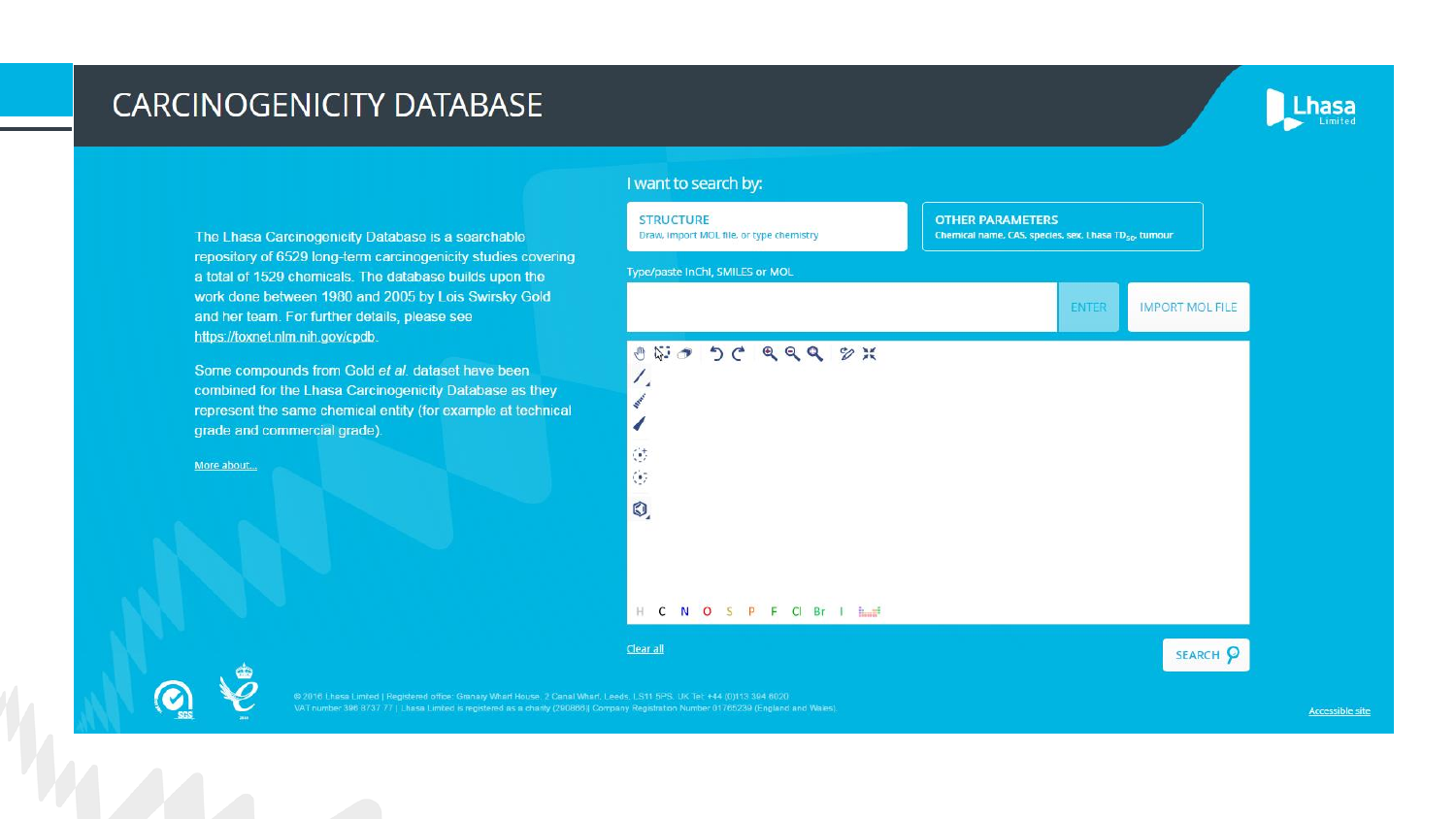### **CARCINOGENICITY DATABASE**



The Lhasa Carcinogenicity Database is a searchable repository of 6529 long-term carcinogenicity studies covering a total of 1529 chemicals. The database builds upon the work done between 1980 and 2005 by Lois Swirsky Gold and her team. For further details, please see https://toxnet.nlm.nih.gov/cpdb.

Some compounds from Gold et al. dataset have been combined for the Lhasa Carcinogenicity Database as they represent the same chemical entity (for example at technical grade and commercial grade).

More about...

#### I want to search by:

| <b>STRUCTURE</b><br>Draw, import MOL file, or type chemistry | <b>OTHER PARAMETERS</b><br>Chemical name, CAS, species, sex, Lhasa TD <sub>50</sub> , tumour |
|--------------------------------------------------------------|----------------------------------------------------------------------------------------------|
| Search on                                                    | Type the chemical name or CAS number                                                         |
| Individual studies<br>$\sim$                                 |                                                                                              |
| <b>Species</b>                                               |                                                                                              |
| <b>All species</b><br>Asian Musk Shrew<br><b>Bush Baby</b>   | Cynomolgus Monkey<br>Dog<br>Gerbil<br>Guinea Pig                                             |
| Rabbit<br>Mouse.<br>Rat<br>Hamster                           | Rhesus Monkey<br><b>Syrian Hamster</b><br><b>Tree Shrew</b>                                  |
| <b>Sex</b>                                                   | Lhasa TD <sub>50</sub> from<br>to<br>(mg/kg/day)                                             |
| $\mathcal{G}^{\mathcal{G}}$<br>Q<br>Mixed<br>All<br>Female   | $\bullet$<br>Male                                                                            |
| <b>Tumour site</b>                                           |                                                                                              |
|                                                              | $\checkmark$                                                                                 |
| <b>Tumour type</b>                                           |                                                                                              |
|                                                              | $\checkmark$                                                                                 |
| Clear all                                                    | SEARCH P                                                                                     |

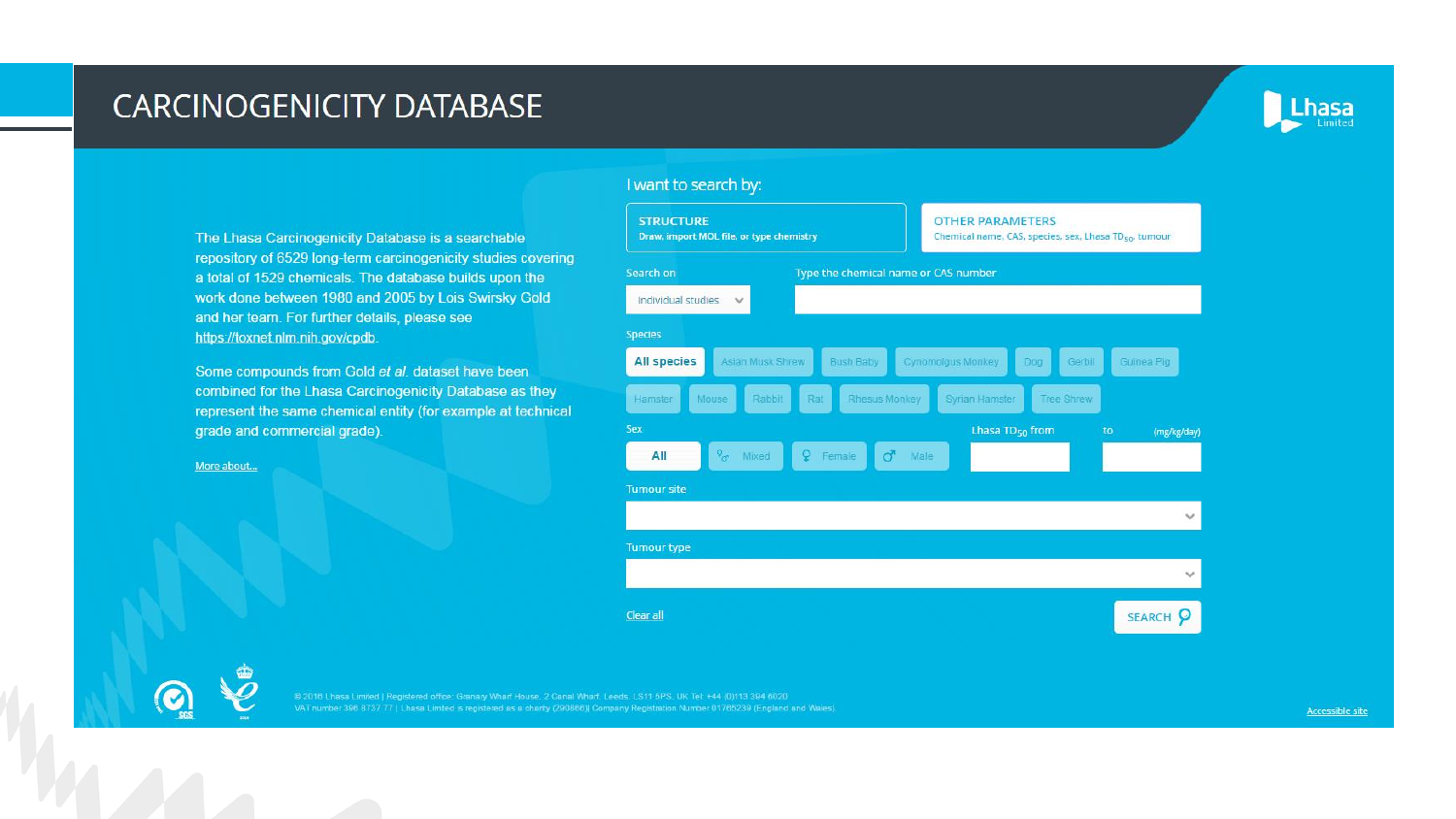| <b>CARCINOGENICITY DATABASE</b> |  |                              | <b>ABOUT</b><br><b>FIELD DESCRIPTIONS</b> |  |  |
|---------------------------------|--|------------------------------|-------------------------------------------|--|--|
| Search by                       |  | STRUCTURE   OTHER PARAMETERS |                                           |  |  |
|                                 |  | < Back to resul              |                                           |  |  |

### Captan

#### Summary

| Species | $Lhasa TD_{50}$<br>(mg/kg/day) | Gold TD <sub>50</sub><br>(mg/kg/day) | Result          | <b>Sex</b>       | Tumour sites    | Notes                    |  |
|---------|--------------------------------|--------------------------------------|-----------------|------------------|-----------------|--------------------------|--|
|         | 1,010                          | 2,110                                | <b>POSITIVE</b> | Female<br>Y      | Small intestine | $\bullet$                |  |
| Mouse   |                                |                                      |                 | $\sigma$<br>Male | Small intestine |                          |  |
| Rat     |                                |                                      | <b>POSITIVE</b> | Female<br>Υ      | Uterus          |                          |  |
|         | 1,410                          | 2,080                                |                 | $\sigma$<br>Male | Kidney          | $\overline{\phantom{0}}$ |  |

#### Chemical structure

CAS Number Chemistry unique identifier

133-06-2 133-06-2

Chemistry name

Captan

#### Synonym(s)

3a,4,7,7a-Tetrahydro-2-[(trichloromethyl)thio]-1H-isoindole-1,3(2H)-dione; N-Trichloromethylthio-4-cyclohexene-1,2-dicarboximide; N-Trichloromethylthiotetrahydrophthalimide; Orthocide; Trichloromethylthio-1,2,5,6-tetrahydrophthalamide

Molecular weight Molecular formula

300.59 C9H8Cl3NO2S

SMILES C1C=CCC2C1C(N(C2=O)SC(Cl)(Cl)Cl)=O



₿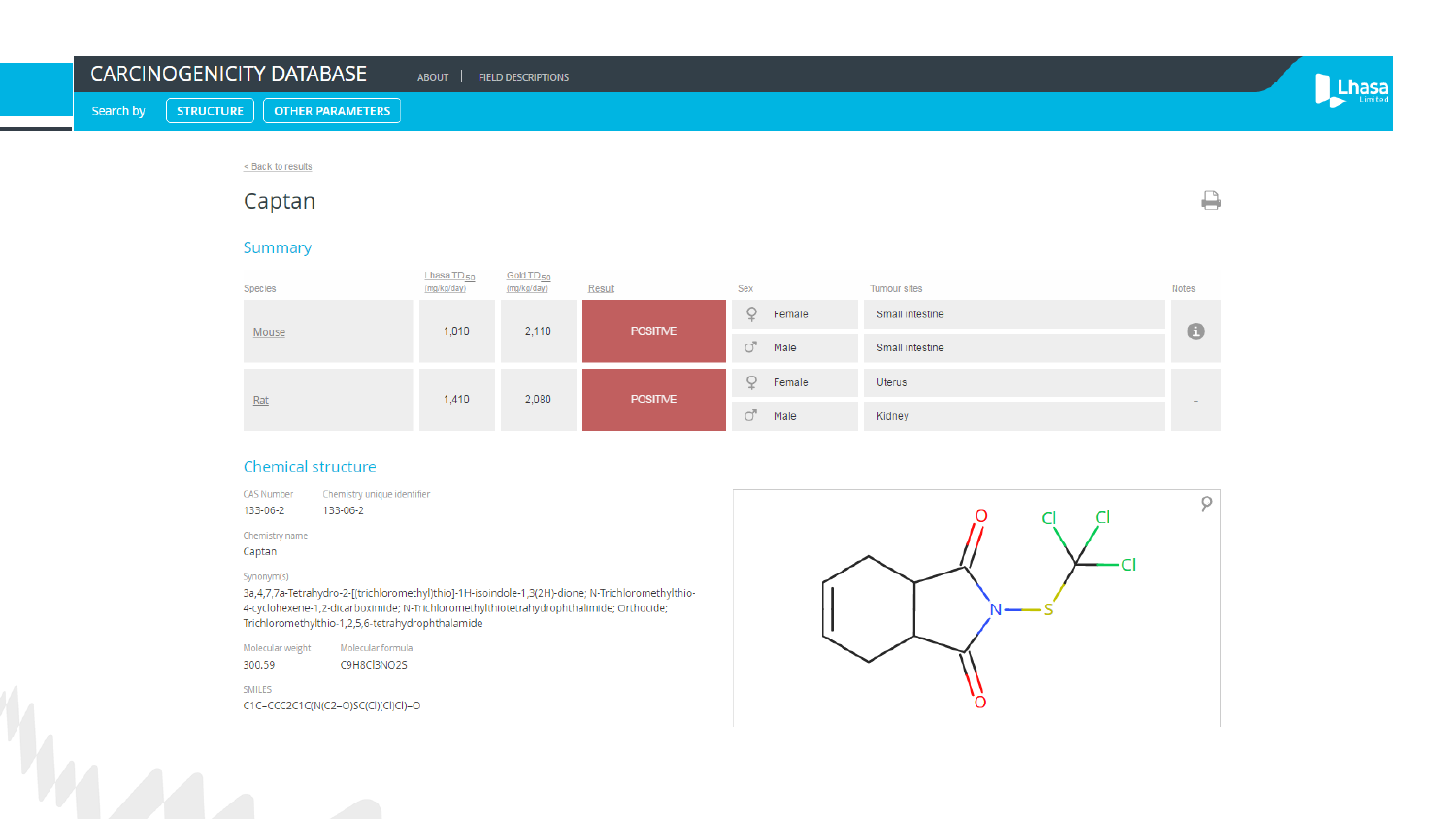#### **CARCINOGENICITY DATABASE** ABOUT | FIELD DESCRIPTIONS

**STRUCTURE** Search by

**OTHER PARAMETERS** 



#### Study details and citations expand all collapse all Species Sex Strain Route Experiment time Exposure time  $\checkmark$ **Mouse** Male Diet CD1  $113$  week(s) 113 week(s) Lhasa TD<sub>50</sub> Gold  $TD_{50}$ **Tumour Site Tumour Type** Probability  $\checkmark$ **POSITIVE**  $\leq 0.0005$ 956 **Small intestine** More than one tumour type 2690 Unit mg/kg/day | mg/kg/day | mg/kg/day | mg/kg/day Dose  $\circ$ 703 1180 1890 Incidence 3/80 19/80 22/80 39/80 Gold  $TD_{50}$ Lhasa  $TD_{50}$ Tumour Site **Tumour Type** Probability **POSITIVE**  $\mathcal{P}$  $\leq 0.0005$ 1450 3500 **Small intestine** Carcinoma Gold  $TD_{50}$ Tumour Site Probability Lhasa  $TD_{50}$ **Tumour Type POSITIVE**  $\mathcal{E}$  $\leq 0.002$ **Small intestine** Adenoma 8280 Literature reference(s)  $\,>\,$ Notes (exposure, histopathology, mortality)  $\left\langle \right\rangle$ Species Sex Strain Route Exposure time Experiment time  $\checkmark$ **Mouse** Female CD1 Diet  $113$  week(s) 113 week(s) Gold  $TD_{50}$ **Tumour Site** Tumour Type Probability Lhasa  $TD_{50}$ **POSITIVE** ⋋ **Small intestine** Adenoma  $\le$  = 0.035 13300 Lhasa  $TD_{50}$ Gold TD<sub>50</sub> **Tumour Site** Tumour Type Probability **POSITIVE** 1320 **Small intestine** Carcinoma  $\leq 0.0005$ 2110 Lhasa  $\text{TD}_{50}$ Gold  $TD_{50}$ **Tumour Type Tumour Site** Probability **POSITIVE**  $\rightarrow$ **Anno**  $\lambda = 4.6$  $\mathbf{b}$  denotes the same sense of the sense can be on a  $-$  0.000  $-$ Provided industrials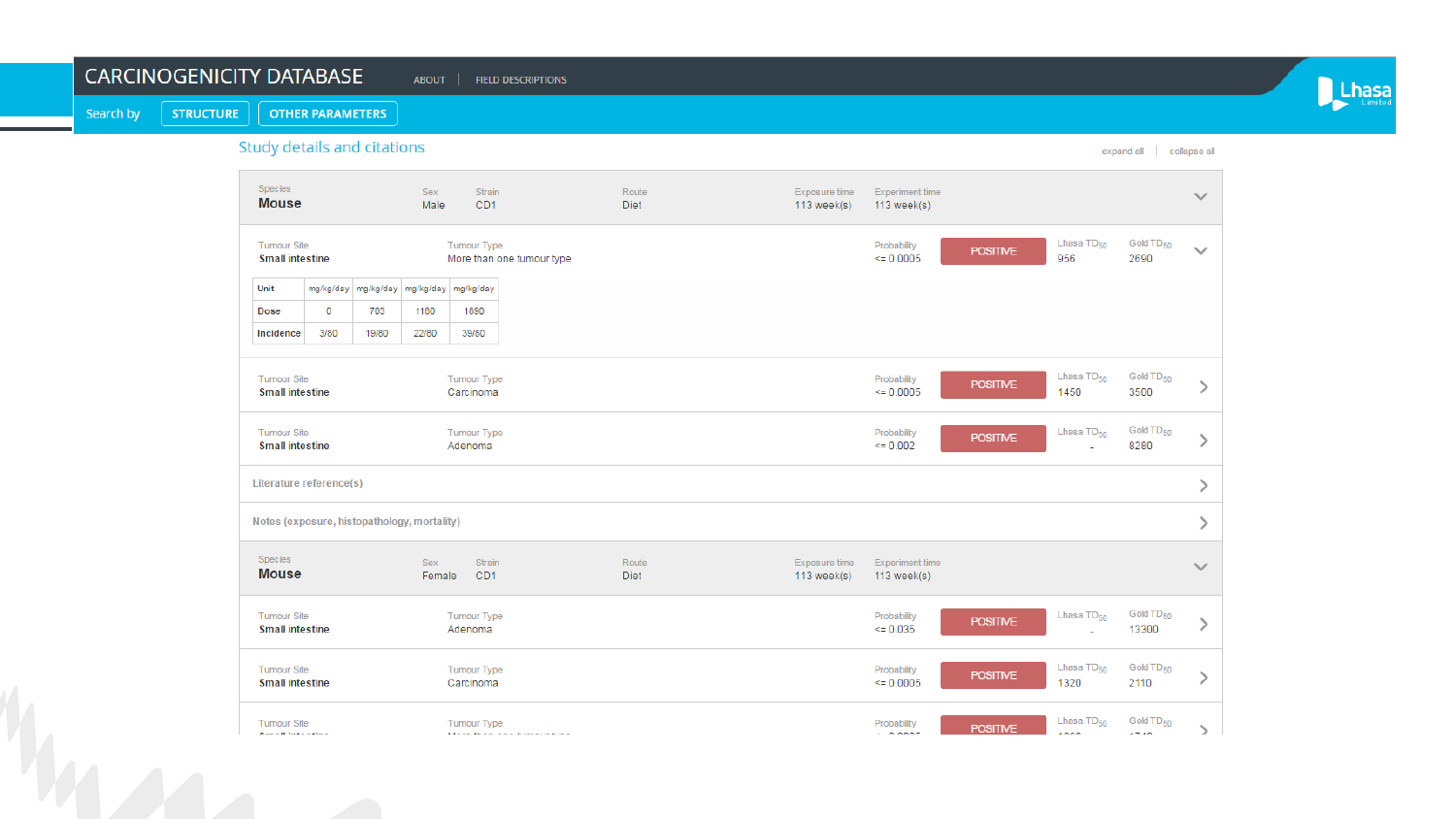#### **CARCINOGENICITY DATABASE** ABOUT | FIELD DESCRIPTIONS Lhasa **STRUCTURE** Search by **OTHER PARAMETERS** < Back to results ₿ Capsaicin Summary Gold TD<sub>50</sub> Lhasa  $TD_{50}$ Result Sex Species (mg/kg/day) (mg/kg/day) Tumour sites Notes



#### Chemical structure

**CAS Number** Chemistry unique identifier Q 404-86-4 404-86-4 Chemical name Capsaicin Synonym(s) (6E)-N-[(4-Hydroxy-3-methoxyphenyl)methyl]-8-methyl-6-nonenamide; (E)-8-Methyl-N-vanillyl-6nonenamide; Isodecenoic acid vanillylamide; N-(4-Hydroxy-3-methoxybenzyl)-8-methylnon-trans-6-enamide; trans-8-Methyl-N-vanillyl-6-nonenamide Molecular weight Molecular formula 305.41 C18H27NO3 **SMILES** C=1(C(=CC=C(C=1)CNC(=O)CCCCC=CC(C)C)O)OC

InChl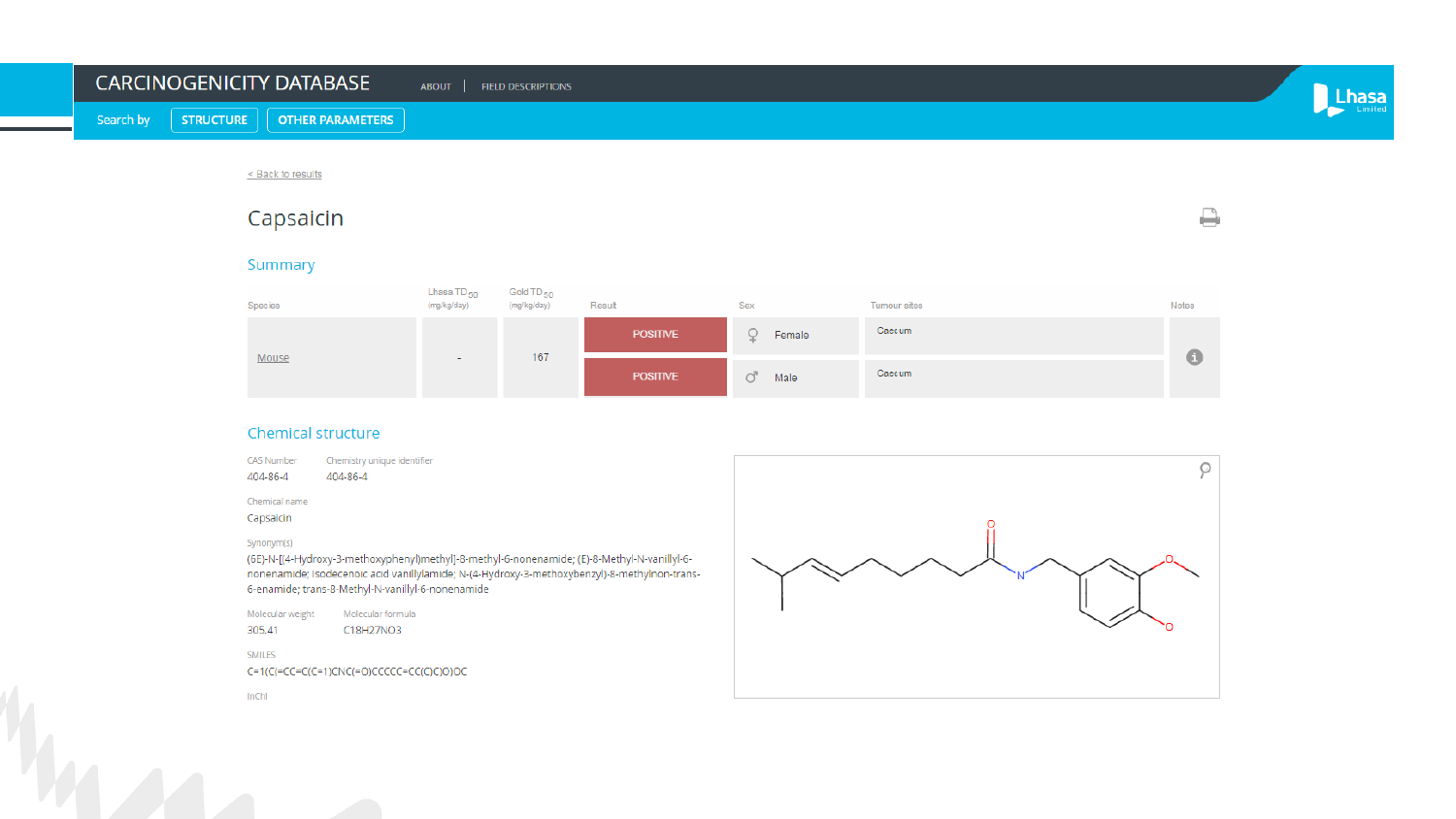#### CARCINOGENICITY DATABASE ABOUT | FIELD DESCRIPTIONS

**STRUCTURE** Search by

**OTHER PARAMETERS** 



Study details and citations

expand all collapse all

| Species<br><b>Mouse</b>        |         | <b>Sex</b>         | Strain<br>Female<br>Swiss                   | Route<br>Diet        | Exposure time<br>152 week(s) | <b>Experiment time</b><br>152 week(s) |                 |                        |                                                   | $\checkmark$  |
|--------------------------------|---------|--------------------|---------------------------------------------|----------------------|------------------------------|---------------------------------------|-----------------|------------------------|---------------------------------------------------|---------------|
| <b>Tumour Site</b><br>Caecum   |         |                    | Tumour Type<br>Adenoma-polypoid             |                      |                              | Probability<br>$\leq 0.148$           | <b>POSITIVE</b> | Lhasa TD <sub>50</sub> | Gold TD <sub>50</sub><br>167                      | $\checkmark$  |
| Dose (mg/kg/day)               | $\circ$ | 40.6               |                                             |                      |                              |                                       |                 |                        |                                                   |               |
| Incidence                      | 4/50    | 11/50              |                                             |                      |                              |                                       |                 |                        |                                                   |               |
| <b>Tumour Site</b><br>Duodenum |         |                    | <b>Tumour Type</b><br>Adenocarcinoma        |                      |                              | Probability<br>$\leq 0.253$           | NOT SPECIFIED   | Lhasa TD <sub>50</sub> | Gold TD <sub>50</sub><br>2310                     | $\checkmark$  |
| Dose (mg/kg/day)               | 0       | 40.6               |                                             |                      |                              |                                       |                 |                        |                                                   |               |
| Incidence                      | 0/50    | 1/50               |                                             |                      |                              |                                       |                 |                        |                                                   |               |
| <b>Tumour Site</b><br>Liver    |         |                    | <b>Tumour Type</b><br>Tumour-hepatocellular |                      |                              | Probability<br>$= 1$                  | NOT SPECIFIED   | Lhasa TD <sub>50</sub> | Gold TD <sub>50</sub>                             |               |
| <b>Tumour Site</b><br>Lung     |         |                    | <b>Tumour Type</b><br>Multiple tumour types |                      |                              | Probability<br>$\leq 0.93$            | NOT SPECIFIED   | Lhasa TD <sub>50</sub> | Gold TD <sub>50</sub><br>1080                     | ⋋             |
| <b>Tumour Site</b><br>Lung     |         |                    | <b>Tumour Type</b><br>Adenoma               |                      |                              | Probability<br>$\leq 0.631$           | NOT SPECIFIED   | Lhasa TD <sub>50</sub> | Gold TD <sub>50</sub><br>225                      | ↘             |
| Literature reference(s)        |         |                    |                                             |                      |                              |                                       |                 |                        |                                                   | $\mathcal{P}$ |
| Species<br><b>Mouse</b>        |         | <b>Sex</b><br>Male | <b>Strain</b><br><b>Swiss</b>               | Route<br><b>Diet</b> | Exposure time<br>124 week(s) | <b>Experiment time</b><br>124 week(s) |                 |                        |                                                   | $\checkmark$  |
| <b>Tumour Site</b><br>Caecum   |         |                    | <b>Tumour Type</b><br>Adenoma- polypoid     |                      |                              | Probability<br>$= 1$                  | <b>POSITIVE</b> | Lhasa TD <sub>50</sub> | Gold TD <sub>50</sub><br>$\overline{\phantom{a}}$ |               |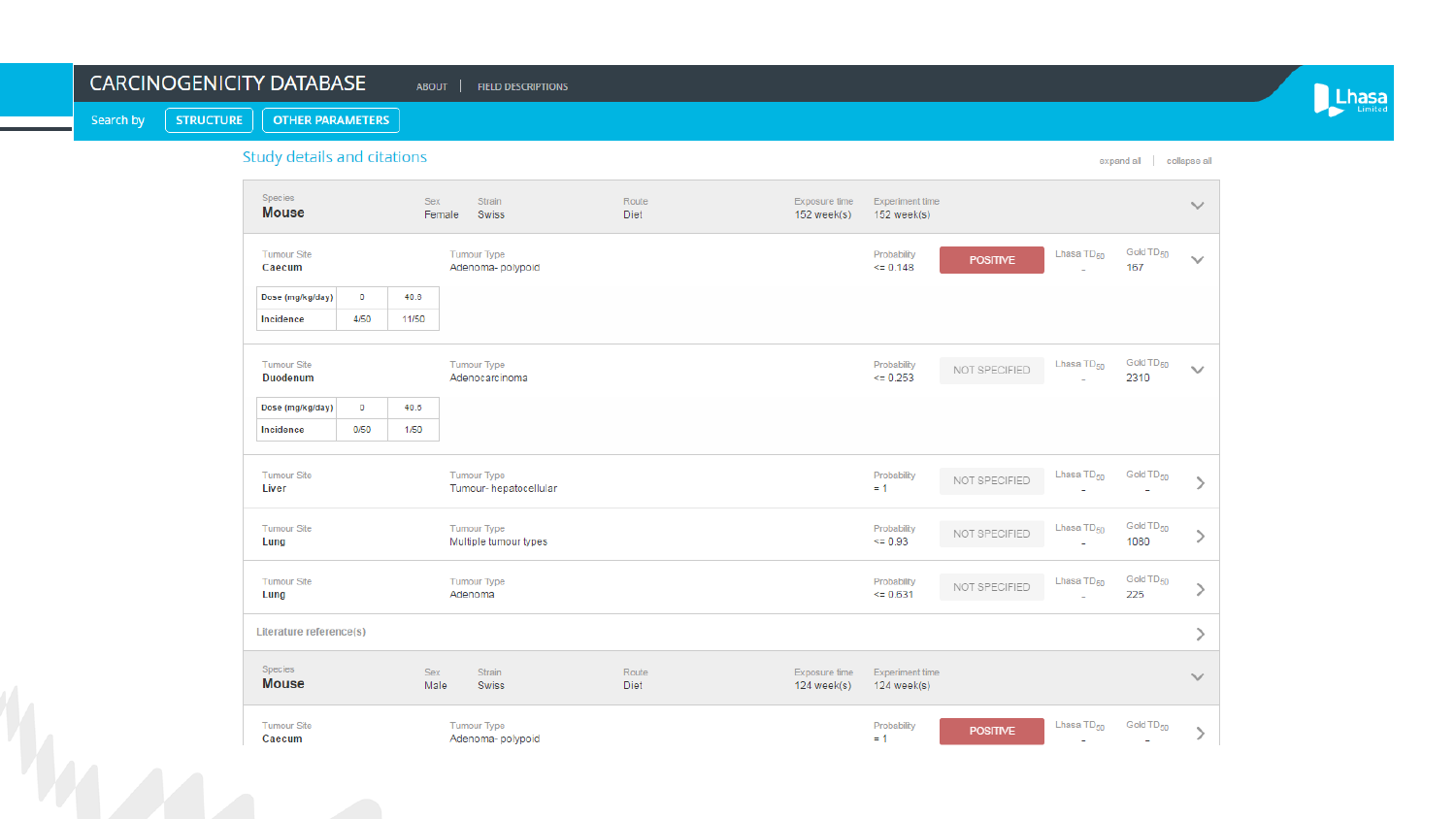### **What does the future hold for Lhasa CarcDB?**

- We want Lhasa CarcDB to be the new **Gold Standard** in carcinogenicity studies and calculated  $TD_{50}$  values
- Short term goal
	- Increase usage and awareness of CarcDB
	- Create an interface where users can easily calculate their own  $TD_{50}$  values using Lhasa's methodology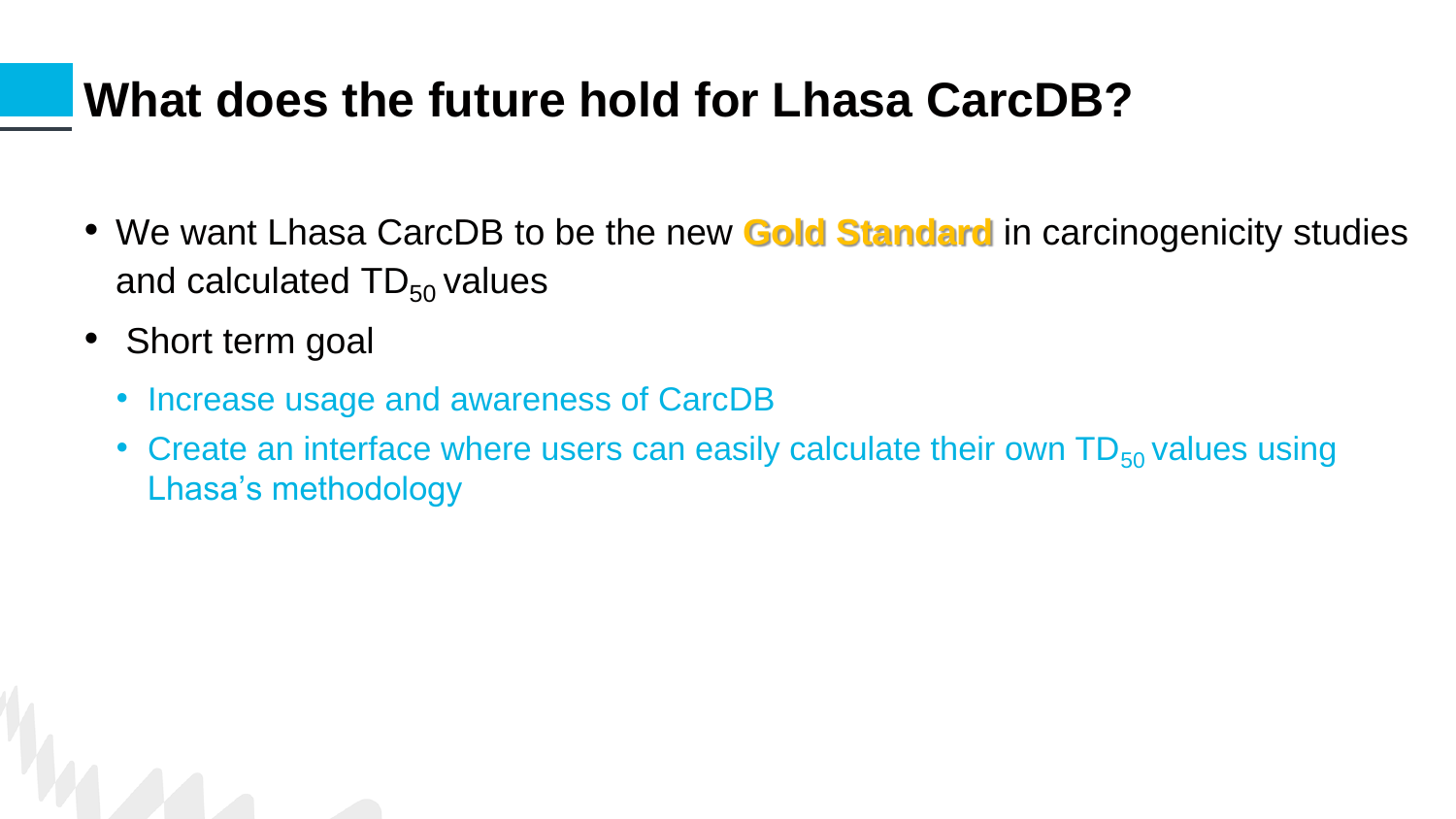### **What does the future hold for Lhasa CarcDB?**

- Adding data beyond the original Gold compounds
	- Additional data from the NTP dataset
	- Additional data from the literature
- Investigating other measures of Carcinogenic potency to calculate and include alongside  $TD_{50}$ 
	- Benchmark 10
- Is there any feature *you* would like to see in CarcDB? We want your feedback.